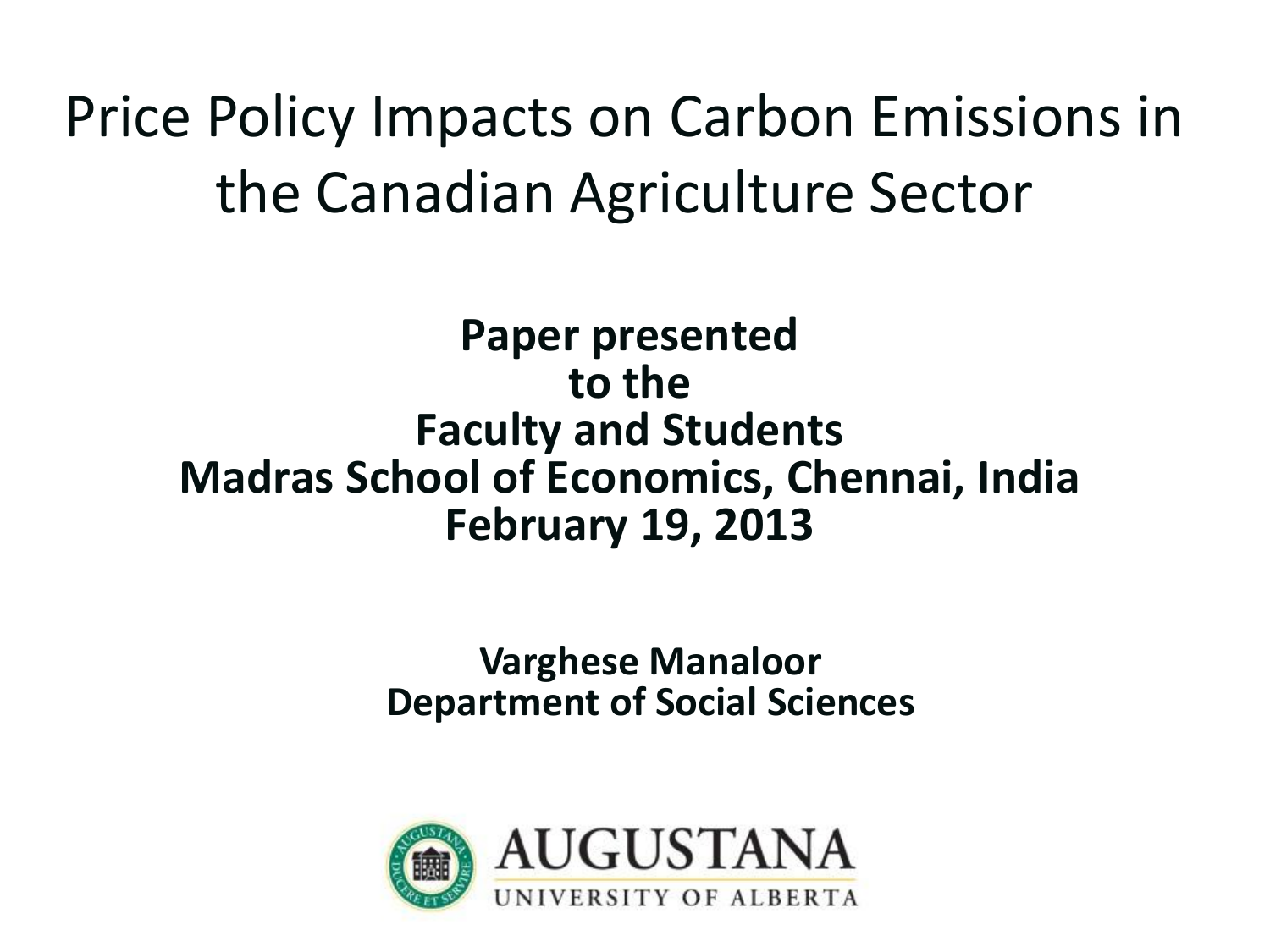## Outline of the Presentation

- **Background**
- **Objectives**
- **Data**
- **Methodology**
- **Results**
- **Conclusions**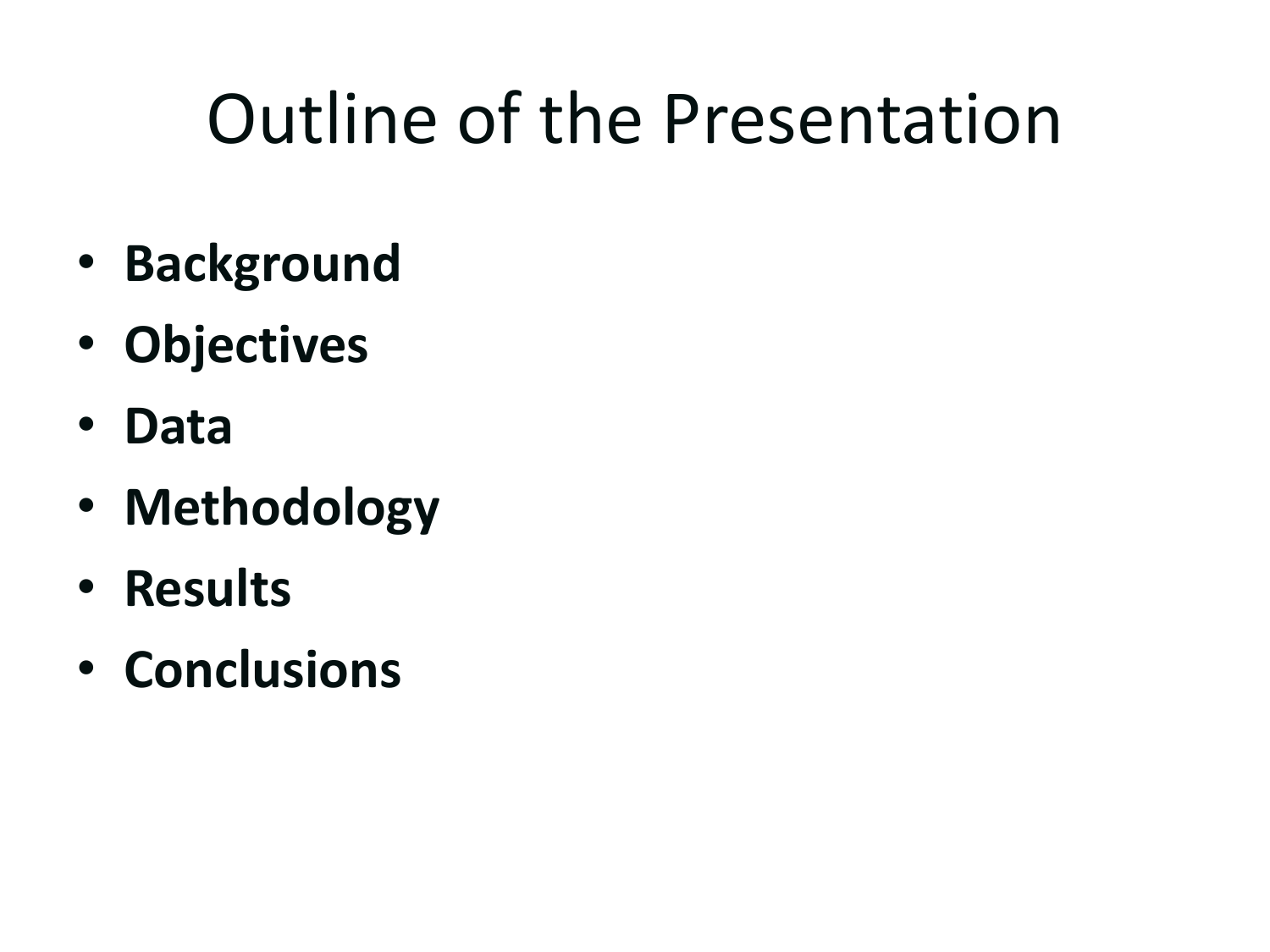### Background

- **INTEREST IN ENERGY USE IN THE LATE 70s AND EARLY 80's WAS MAINLY BECAUSE OF PRICE INSTABILITY ([Oil Prices 2.xls\)](C:/Documents and Settings/manaloor.003/Desktop/Oil Prices 2.xls)**
- **AT PRESENT, ALONG WITH ISSUES RELATED TO SUPPLY – DEMAND, ENVIRONMENTAL CONCERNS ARE CENTRAL TO ENERGY USE DEBATE.**
- **THE INTERNATIONAL COMMUNITY HAS BEEN CONTINUOUSLY ENGAGED IS TRYING TO FIND WAYS TO REDUCE GHG EMISSIONS.**
- **ENERGY USE PATTERNS CHANGE BECAUSE OF CHANGES IN TECHNOLOGY, BEHAVIOURAL CHANGES, CHANGES IN PRICE AND OR GOVERNMENT POLICY**
- **SECTOR WISE REDUCTION TARGET COULD BECOME THE NORM**
- **THERE IS A NEED TO HAVE INFORMATION ON HOW INPUT USE IN A SECTOR WILL BE ALTERED IF INPUT PRICES CHANGE BECAUSE OF MARKET CONDITIONS OR BECAUSE OF PRICE POLICY CHANGES**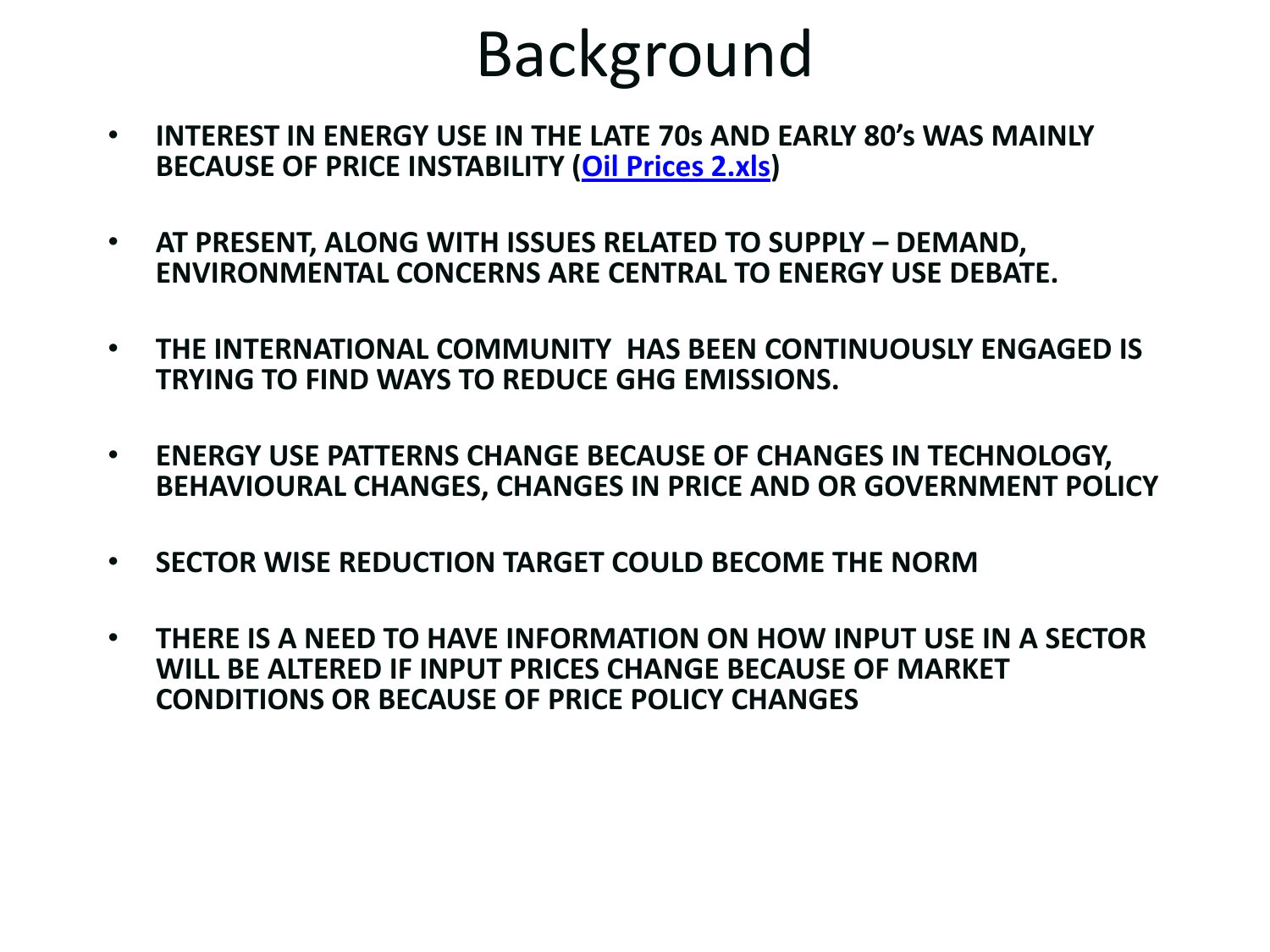### Background (contd.)

- **At the international level, several countries have signed an agreement to cut GHG emissions**
- **The Kyoto Protocol was adopted in Kyoto in December 1997 and it came into effect in February 2005. The first commitment period started in 2008 and ended in 2012.**
- **The most recent round of negotiations led to the Doha Amendments to the Kyoto Protocol (Dec. 8, 2012).**
- **During the first commitment period, 37 industrialized countries and the European Community committed to reduce GHG emissions to an average of five percent against 1990 levels. During the second commitment period, Parties committed to reduce GHG emissions by at least 18 percent below 1990 levels in the eight-year period from 2013 to 2020; however, the composition of Parties in the second commitment period is different from the first.** (Source: [http://unfccc.int/kyoto\\_protocol/items/2830.php](http://unfccc.int/kyoto_protocol/items/2830.php))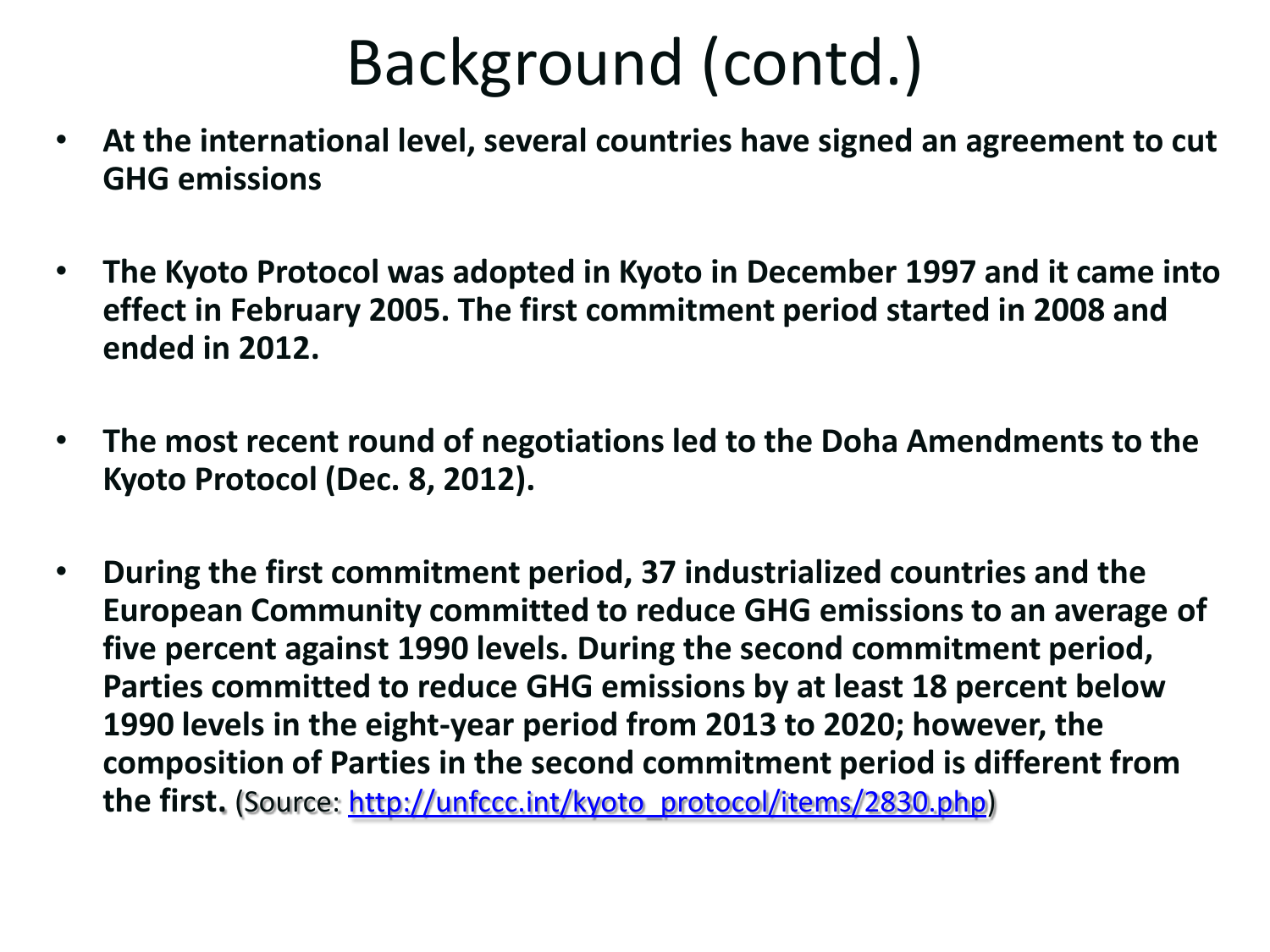### Background (contd.)

- **Canada, along with other countries, is committed to reducing GHG emissions. Initial plan was for signatory countries to cut emissions by an average of 5% below 1990 level.**
- **However, under a new announcement made in 2012, Canada has committed to reduce GHGs by 17% below 2005 levels by the year 2020. As part of a national GHG reduction strategy sector wise approach takes center stage with transportation and electricity generation the most important ones. Other sectors like agriculture, forestry and industry could also be part of a national strategy. Sector wise reduction therefore becomes an important policy objective. This presentation focuses on the agriculture sector.**
- **GHG emissions from Prairie agriculture make up approximately sixty percent of total Canadian agricultural GHG emissions.**
- **Reductions can be achieved either by voluntary measures or by the use of economic policy instruments.**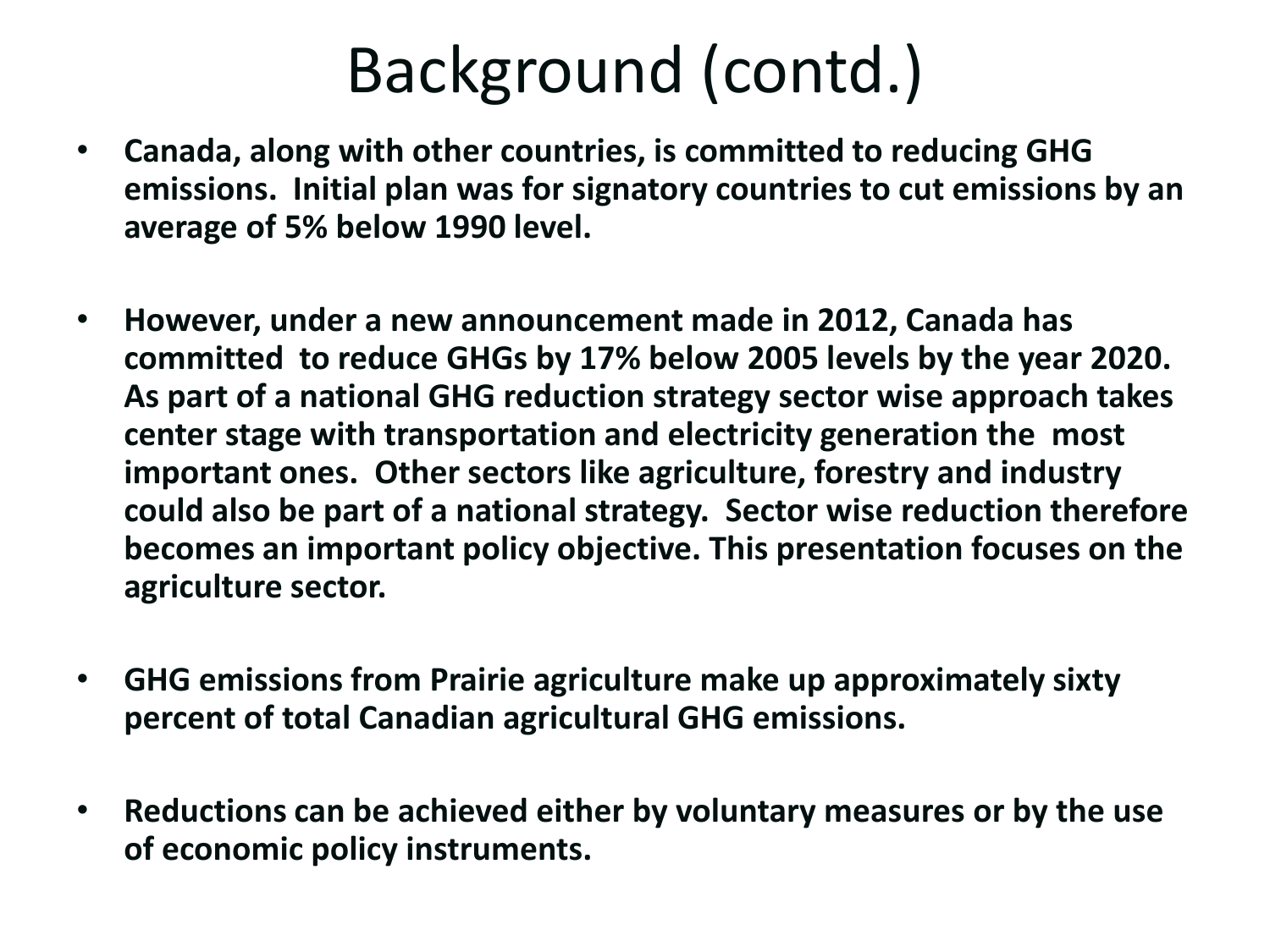#### Expenditure on Energy Inputs in Saskatchewan,

#### Manitoba, and Alberta Farms (2003)

|                                  | <b>Saskatchewan</b> |                | <b>Manitoba</b> |                | <b>Alberta</b> |         |
|----------------------------------|---------------------|----------------|-----------------|----------------|----------------|---------|
|                                  | <b>Million</b>      | <b>Percent</b> | <b>Million</b>  | <b>Percent</b> | <b>Million</b> | Percent |
|                                  | \$                  | of TOE         | \$              | of TOE         | \$             | of TOE  |
| <b>Electricity</b>               | 97.129              | 1.93           | 61.809          | 2.04           | 144.99         | 2.30    |
| <b>Heating Fuel</b>              | 33.634              | 0.67           | 27.844          | 0.92           | 73.991         | 1.17    |
| <b>Machinery Fuel</b>            | 401.124             | 7.95           | 184.494         | 6.09           | 368.828        | 5.85    |
| Sub-total:<br><b>Direct</b>      |                     |                |                 |                |                |         |
| <b>Energy Inputs</b>             | 531.887             | 10.55          | 274.147         | 9.05           | 587.809        | 9.33    |
| <b>Fertilizer</b>                | 737.593             | 14.62          | 388.539         | 12.82          | 570.352        | 9.05    |
| <b>Pesticides</b>                | 614.882             | 12.19          | 241.656         | 7.97           | 321.521        | 5.10    |
| <b>Sub-total: Indirect</b>       |                     |                |                 |                |                |         |
| <b>Energy Inputs</b>             | 1352.475            | 26.82          | 630.195         | 20.79          | 891.873        | 14.16   |
| <b>Operating</b><br><b>Total</b> |                     |                |                 |                |                |         |
| <b>Expenses (TOE)</b>            | 5043.642            | 100.00         | 3030.631        | 100.00         | 6300.494       | 100.00  |

#### **Source: CANSIM II (2005) Table Number: 20005**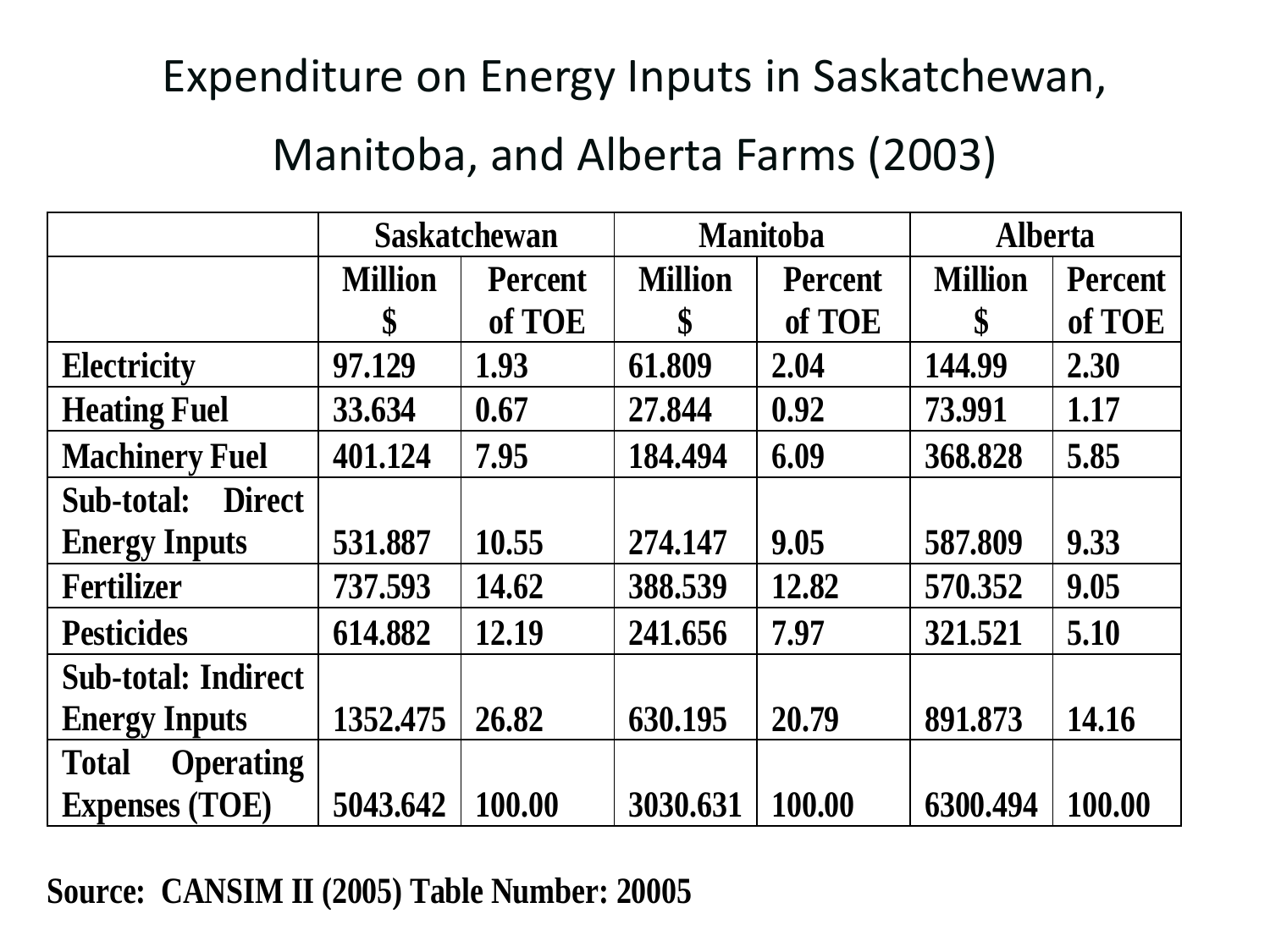### **Objectives**

- **TO ANALYSE THE IMPACTS OF FUEL PRICES CHANGES ON CO<sup>2</sup> EMISSIONS**
	- **THE REMOVAL OF PROVINCIAL FARM FUEL TAX EXEMPTION**
	- **CHANGE IN DIRECT ENERGY PRICES**

**THE ANALYSIS INVOLVED,**

- **CALCULATION OF THE CURRENT LEVELS OF CO<sup>2</sup> EMISSIONS ASSOCIATED WITH AGRICULTURAL PRODUCTION**
- **ESTIMATION OF THE OWN- AND CROSS-PRICE ELASTICITIES OF INPUT DEMAND**
- **CALCULATING THE CHANGE IN CO<sup>2</sup> EMISSIONS IF PROVINCIAL FARM FUEL TAX EXEMPTION IS REMOVED**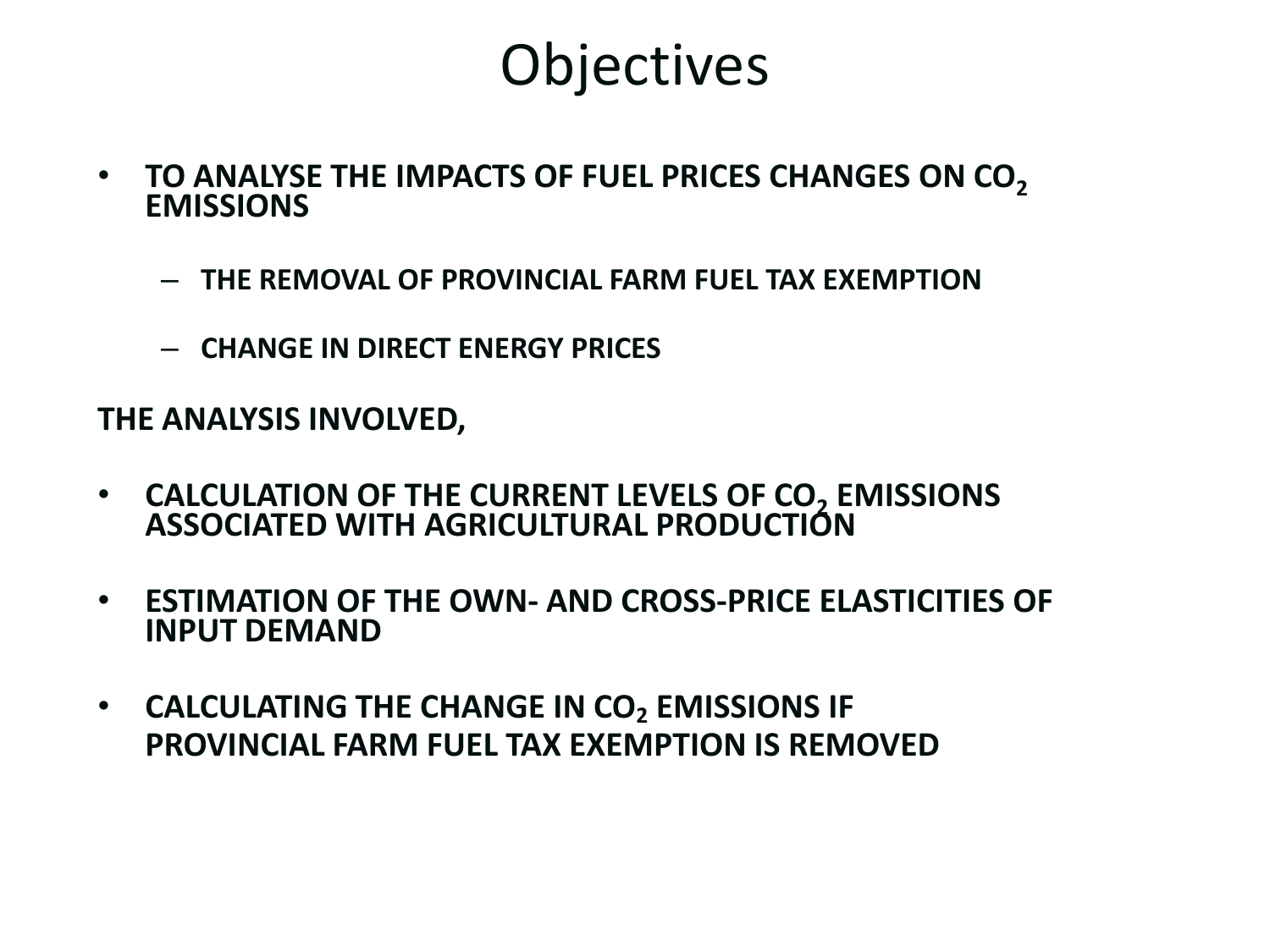## Data and Variables

- **DIRECT ENERGY INPUTS**
	- **REFINED PETROLEUM PRODUCTS, NATURAL GAS, ELECTRICITY**
- **INDIRECT ENERGY INPUTS**
	- **FERTILIZER, HERBICIDE, PESTICIDE**
- **LABOUR**
- **LAND AND BUILDINGS**
- **MACHINERY**
- **OTHER INPUTS**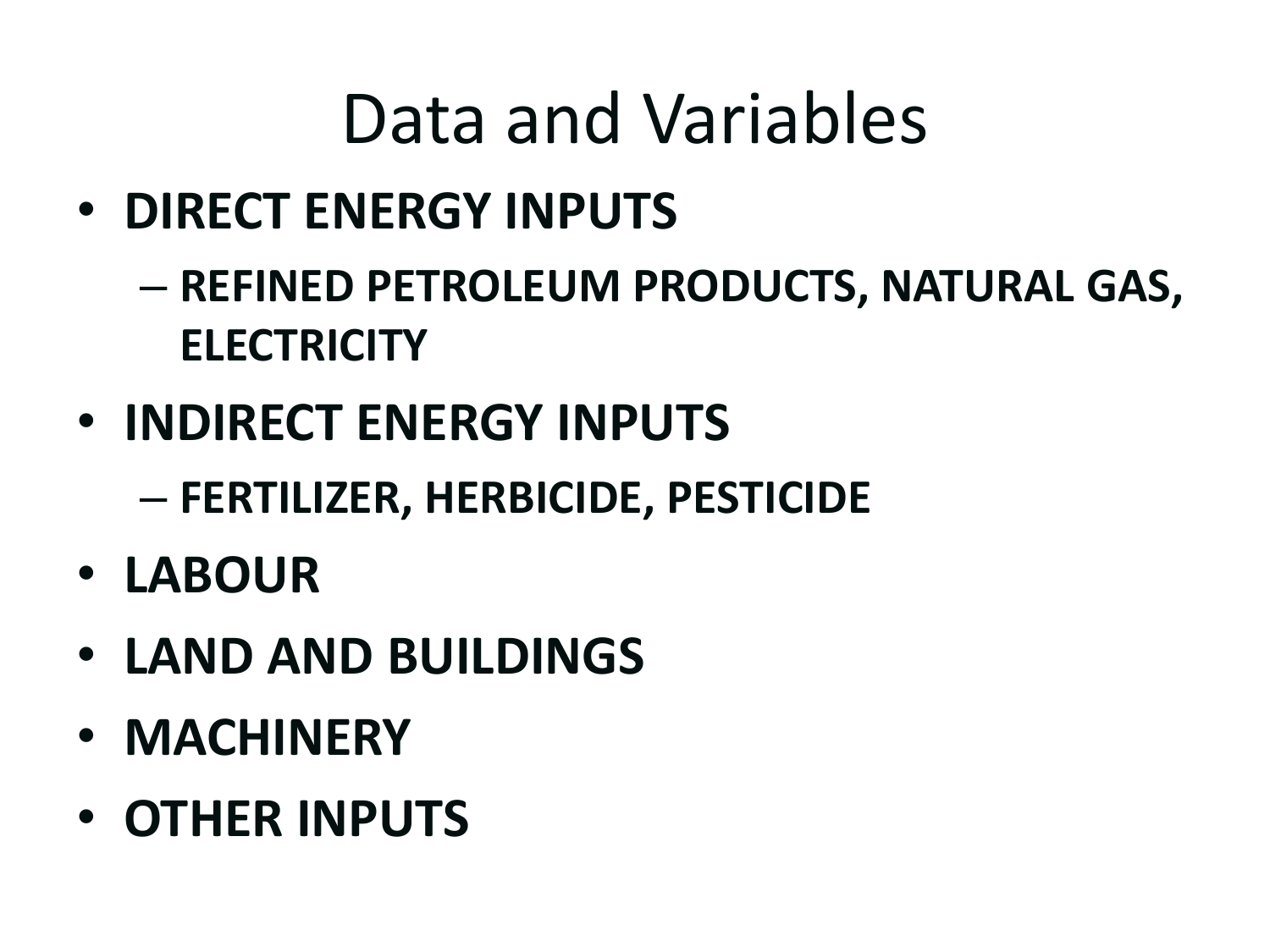### Percentage share of natural gas, refined petroleum, and electricity in Saskatchewan agriculture, 2000-03

**Total Direct Energy (2000) - 48,468 TJ**



**Total Direct Energy (2001) - 42,679 TJ**



**Total Direct Energy (2002) - 38,961 TJ**



**Total Direct Energy (2003) - 38,260 TJ**

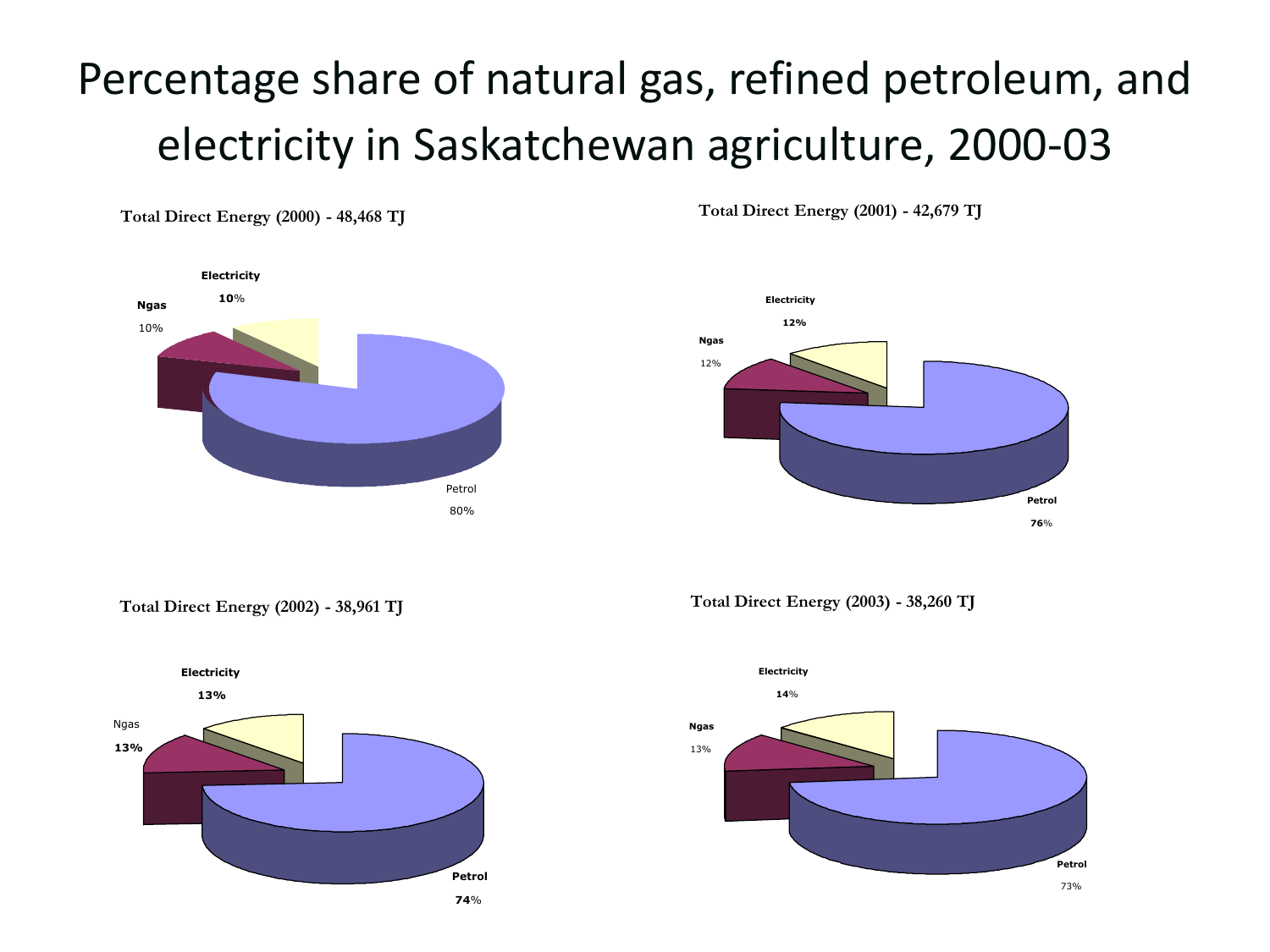#### Percentage share of natural gas, refined petroleum, and electricity in Manitoba agriculture, 2000-03

**Total Direct Energy (2000) - 20,896 TJ**



**Total Direct Energy (2001) - 21,537 TJ**



**Total Direct Energy (2002) - 22,115 TJ**



**Total Direct Energy (2003) - 21,927 TJ**

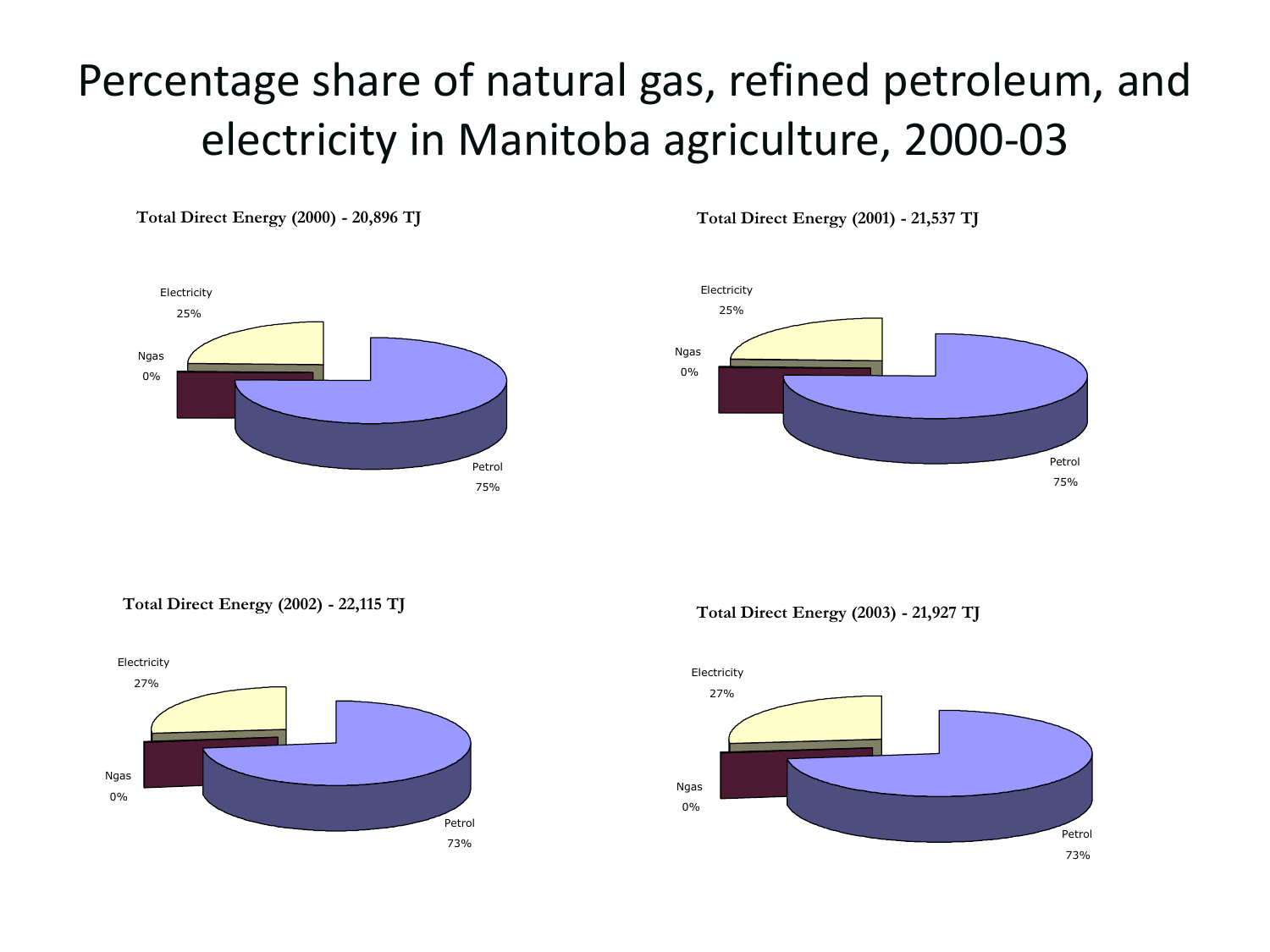### Percentage share of natural gas, refined petroleum, and electricity in Alberta agriculture, 2000-03

**Total Direct Energy (2000) - 60,101** 



**Total Direct Energy (2001) - 51,082 TJ**



**Total Direct Energy (2002) - 45,089 TJ**



**Total Direct Energy (2003) - 49,571 TJ**

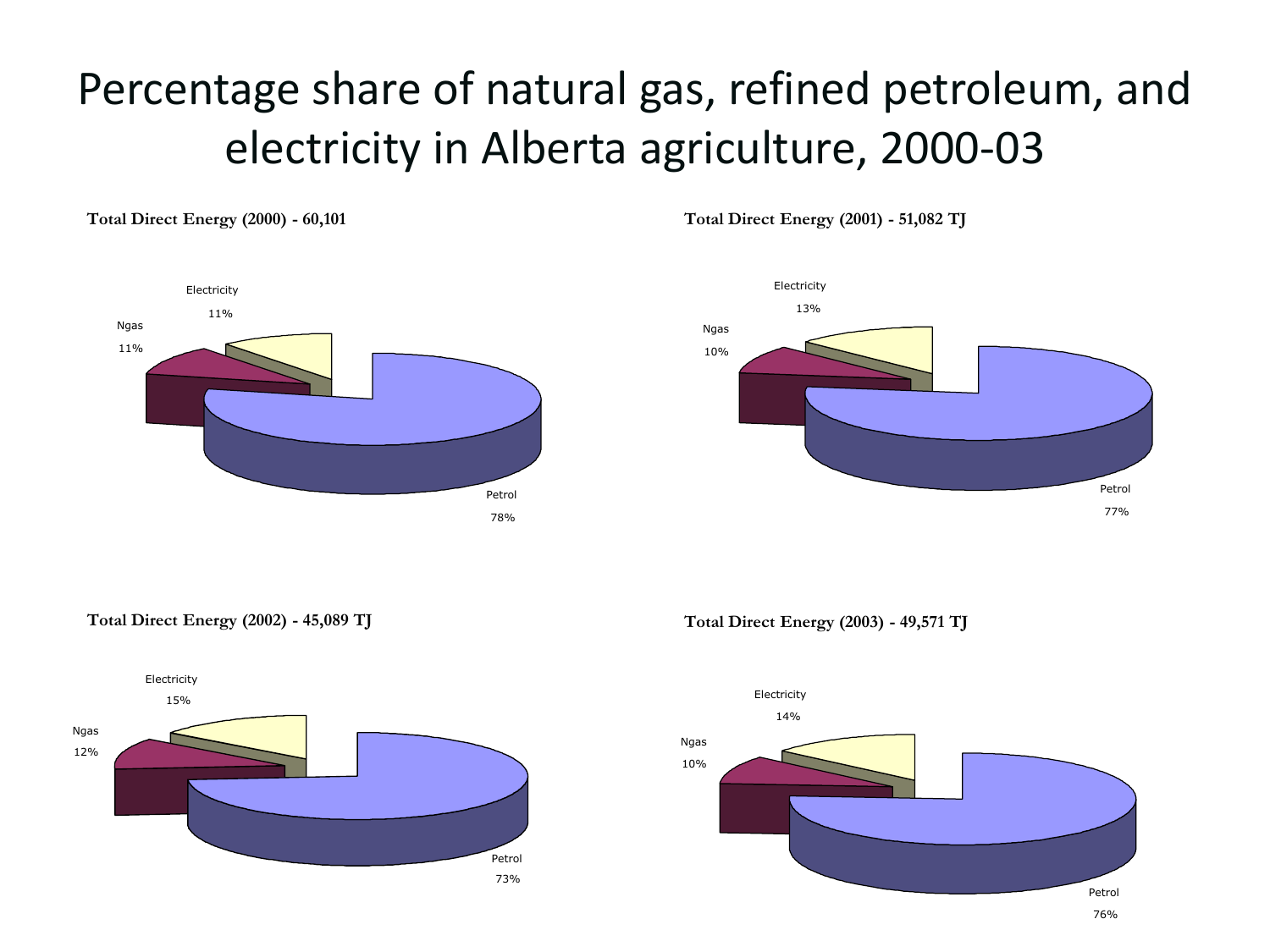## Estimating CO<sub>2</sub> Emission: Direct Energy

- **TWO CONSIDERATIONS**
- **FIRST, BURNING FOSSIL FUELS AND NATURAL GAS RELEASES CO<sup>2</sup> DIRECTLY TO THE ATMOSPHERE**
- **SECOND, AN INPUT LIKE ELECTRICITY DOES NOT RELEASE CO<sup>2</sup> WHEN IT IS USED, BUT THE INPUTS THAT ARE USED TO GENERATE ELECTRICAL ENERGY RELEASE CO<sup>2</sup>**
- **IT IS ESTIMATED THAT CARBON EMISSIONS RELEASED INTO THE ATMOSPHERE FROM BURNING FOSSIL FUELS, NATURAL GAS, AND COAL ARE 22.29 KG C PER GJ, 13.78 KG C PER GJ, AND 24.65 KG C PER GJ, RESPECTIVELY (MARLAND 1990)**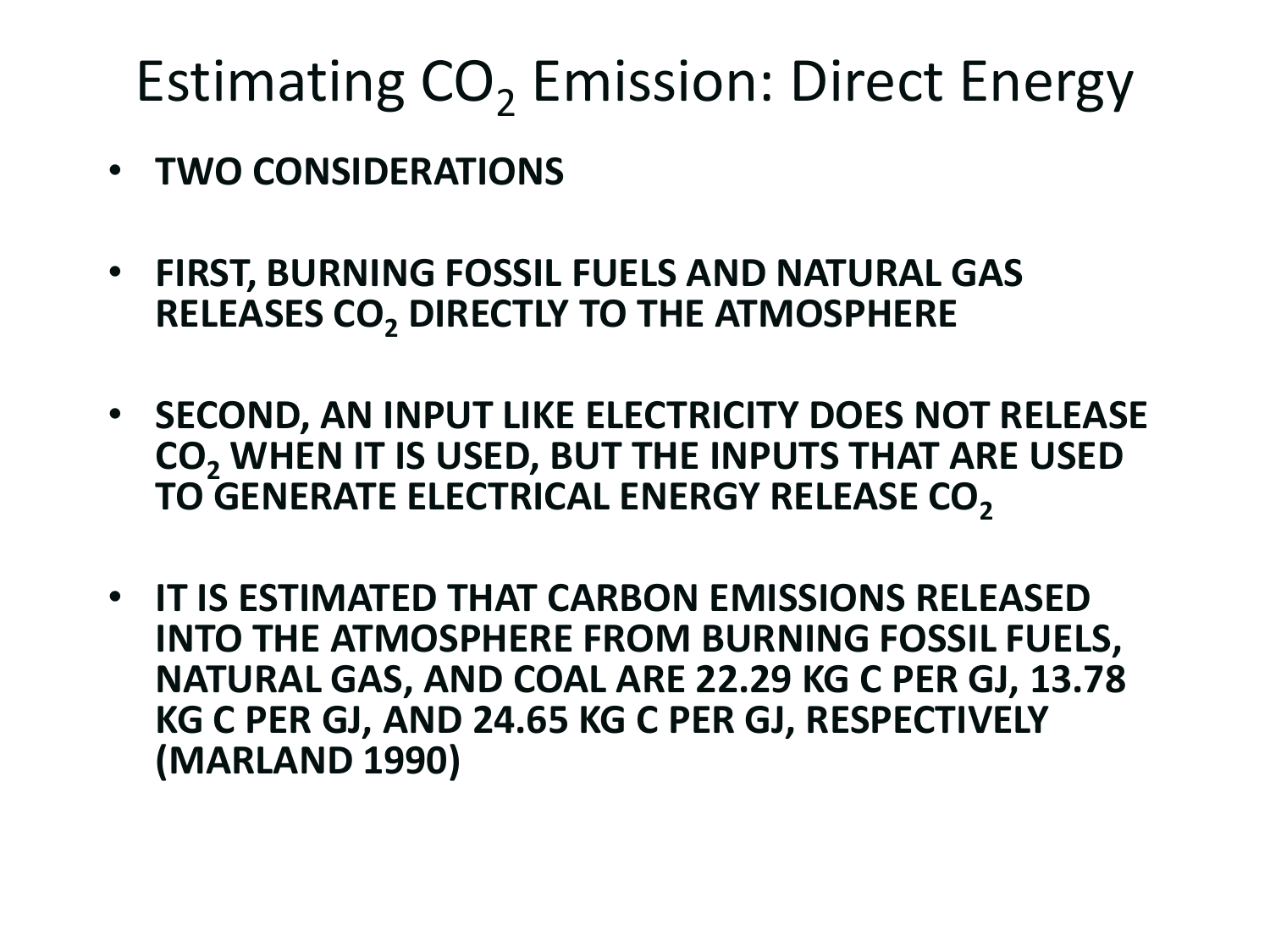## Estimating CO<sub>2</sub> Emission: Direct Energy

- **THE THREE PRAIRIE PROVINCES USE DIFFERENT PROPORTIONS OF COAL, NATURAL GAS, AND HYDRO FOR GENERATING ELECTRICITY**
- **ELECTRICITY GENERATION IN**
	- **ALBERTA USES 92 PERCENT COAL, 3 PERCENT NATURAL GAS, AND 5 PERCENT HYDRO**
	- **SASKATCHEWAN USES 70 PERCENT COAL, 5 PERCENT NATURAL GAS, AND 25 PERCENT HYDRO**
	- **MANITOBA USES 1 PERCENT COAL AND 99 PERCENT HYDRO**
- **THE CALCULATION OF EMISSIONS FROM ELECTRICITY USE IN AGRICULTURE IS BASED ON THE RATIO OF COAL AND NATURAL GAS USED IN THE GENERATION PROCESS**
- **THE CARBON EMISSION FROM GENERATING ONE GIGAJOULE OF ELECTRICITY IS, THEREFORE, 23.0914 KG C, 17.9440 KG C, AND 0.2465 KG C IN ALBERTA, SASKATCHEWAN, AND MANITOBA**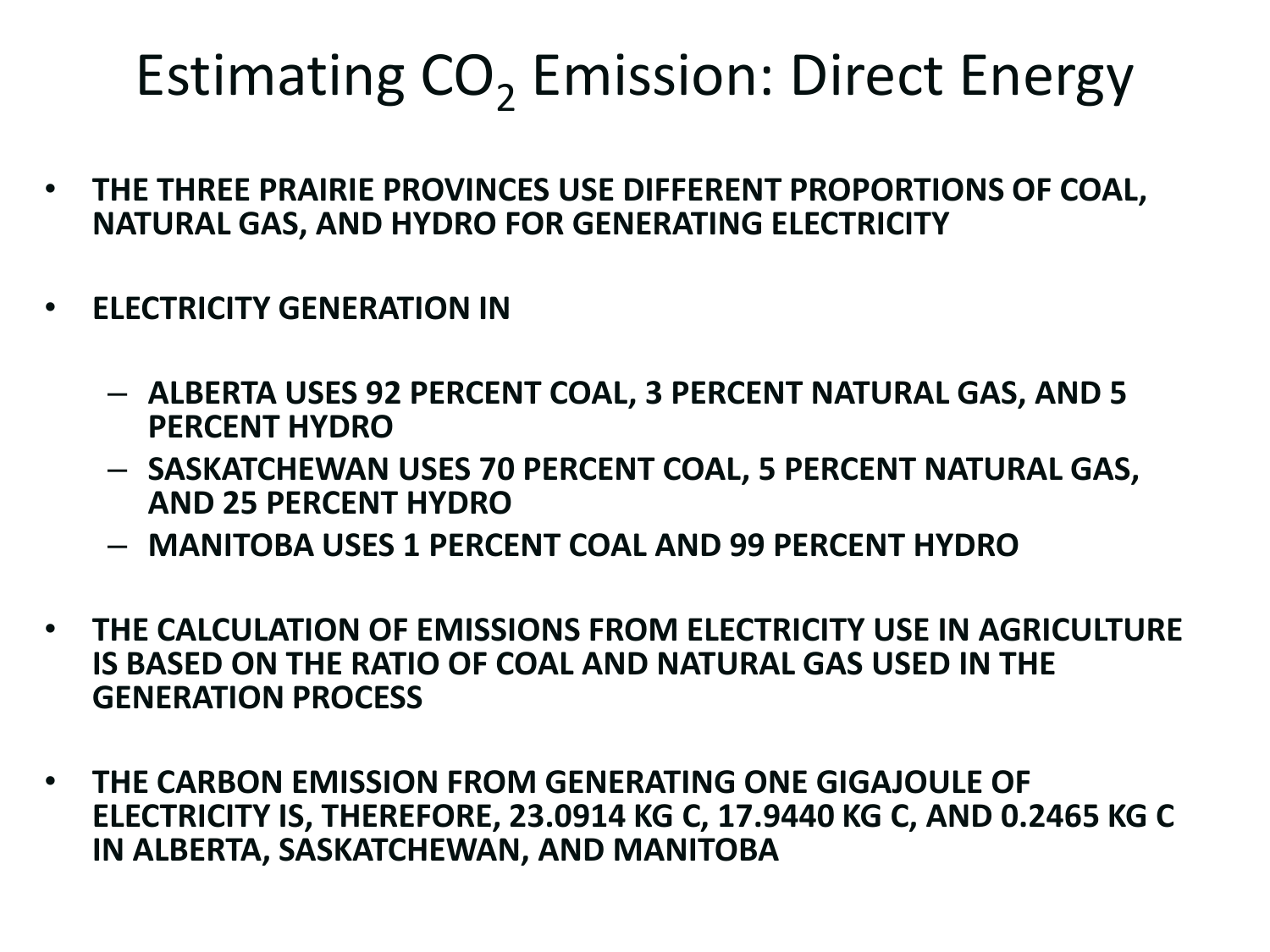## Estimating CO<sub>2</sub> Emission: Indirect Energy

- **Indirect Energy refers to the energy content of farm inputs, such as, fertilizers, herbicides, farm buildings and machinery**
- **In this study, the term "indirect energy" is used narrowly to include only fertilizers and chemicals**
- **90% of total fertilizer energy is derived from nitrogen and 90% of total CO<sup>2</sup> from fertilizer use is associated with use of nitrogenous fertilizers**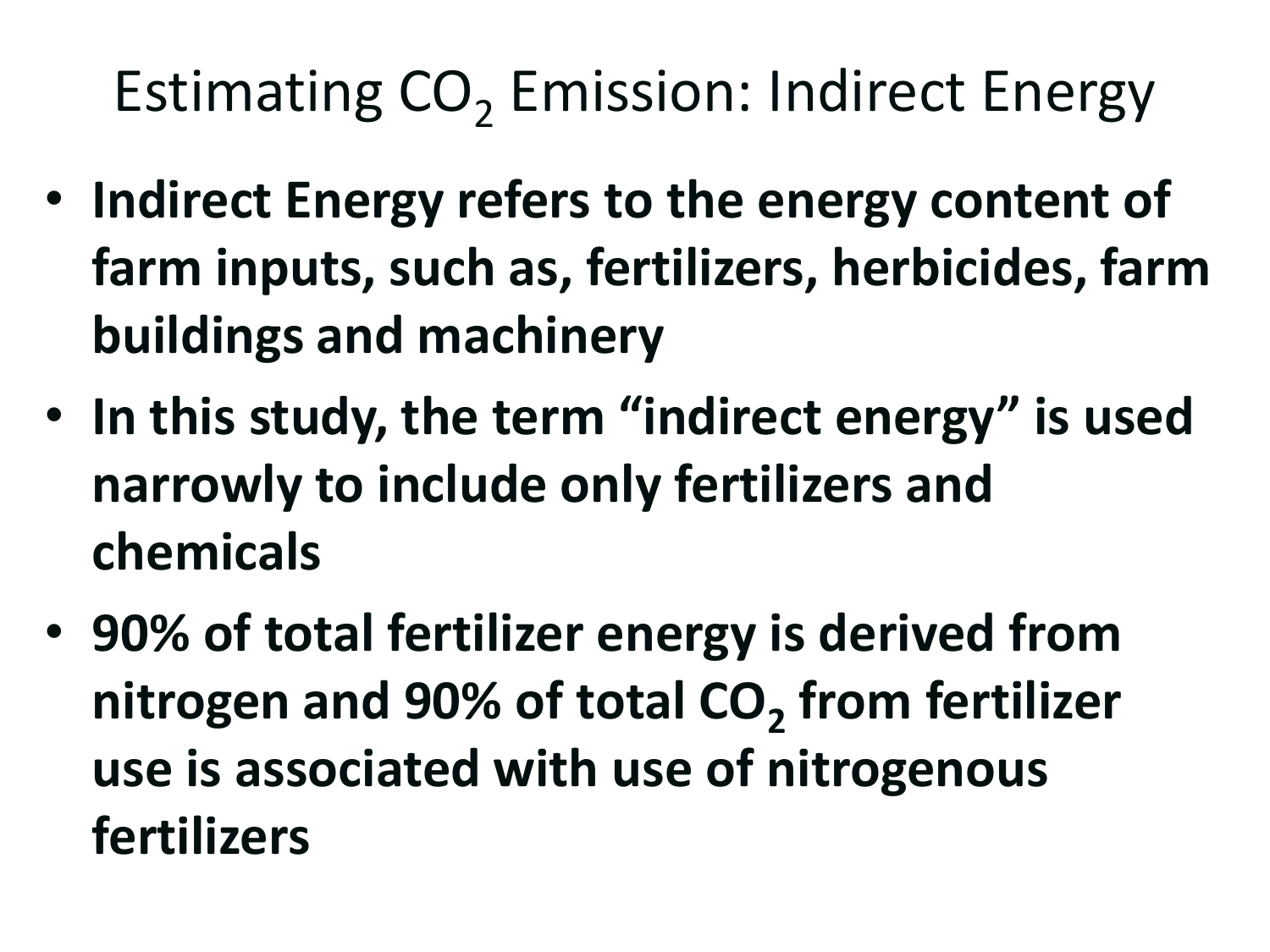#### Total  $CO<sub>2</sub>$  emissions from different energy inputs used in Prairie agriculture (2000 – 03)

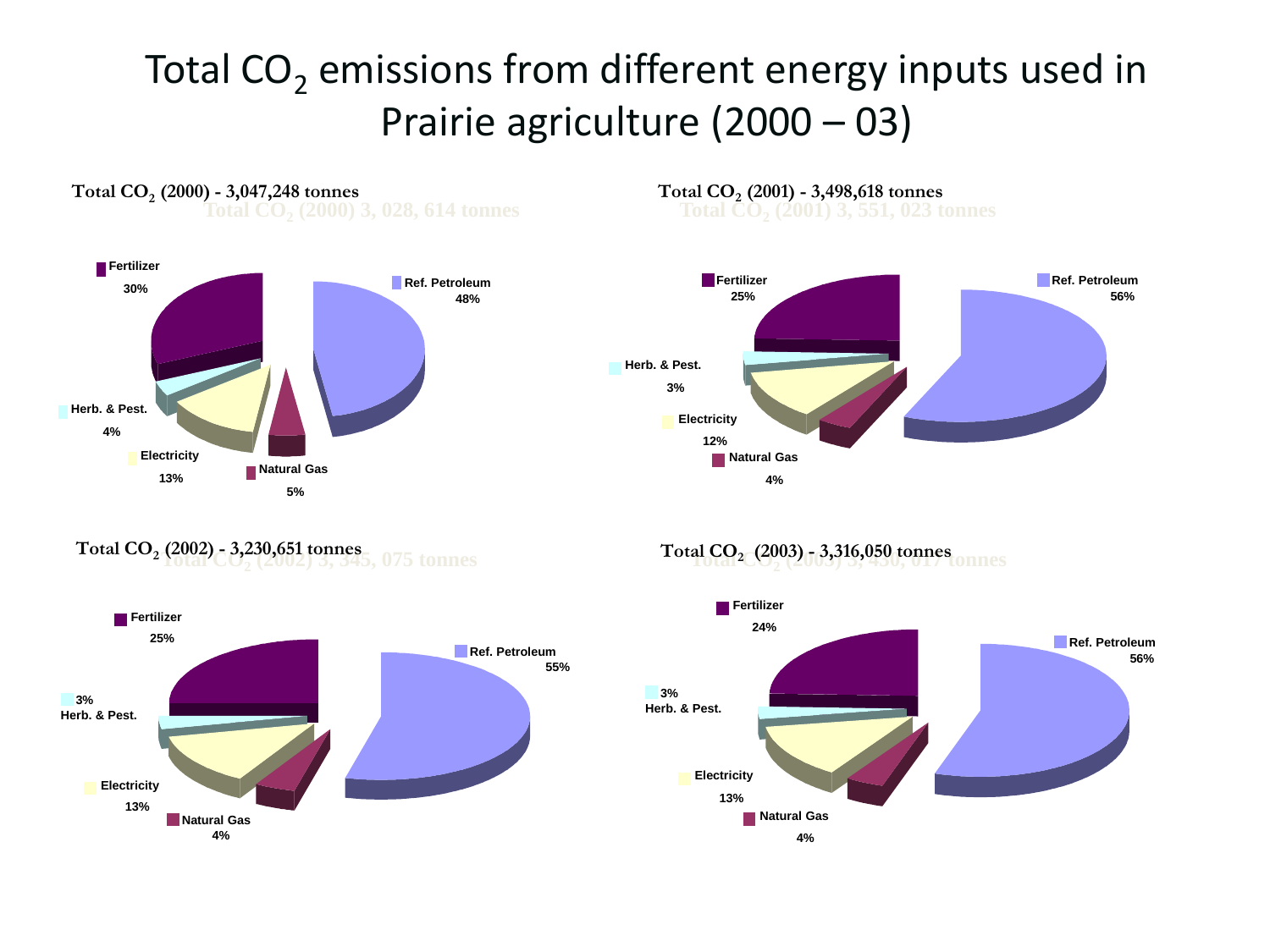#### GHG emissions from Prairie agriculture, in CO<sub>2</sub> Equivalents (2000 – 03) [methane-prairies.xls](C:/Documents and Settings/manaloor.003/Desktop/methane-prairies.xls)



**CO<sup>2</sup> Equivalents (2000) - 38,788,342 tonnes**

**CO<sup>2</sup> Equivalents (2001) - 39,187,063 tonnes**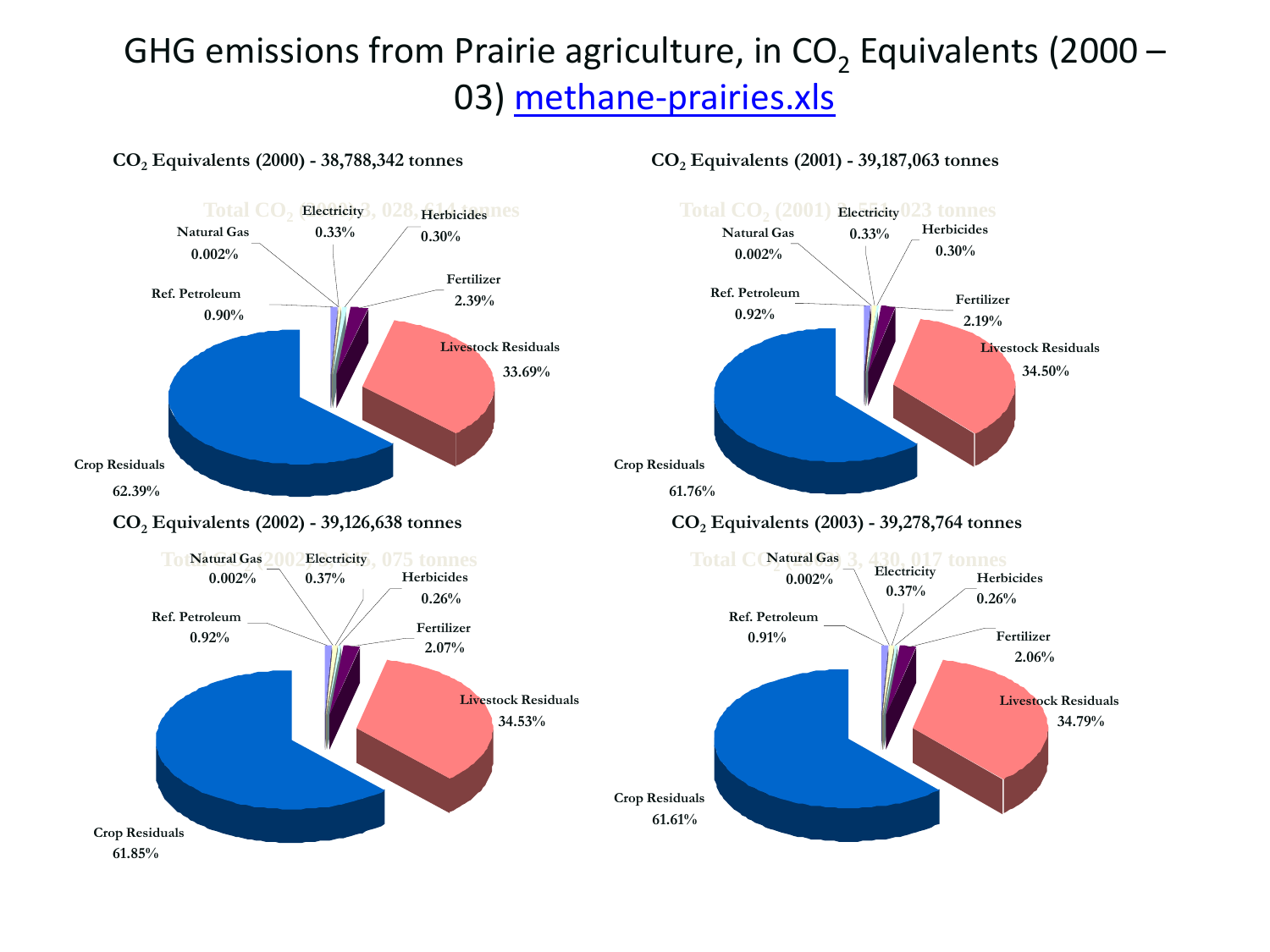### Methodology

**The following Translog cost function was used for empirical analysis**

 $\ln C(w,q) = a_0 + aq \ln q + \Sigma j$  aj ln wj + (1/2)  $\Sigma j \Sigma k$  bjk ln wj.ln wk +  $\Sigma$ j bjq ln wj. ln q +  $\Sigma$ j bjt ln wj ln t

**Applying Sheppard's Lemma to the above equation yields the following input share equations**

 $\delta$  ln C/  $\delta$  ln wj = ( $\delta$ C/C)/ ( $\delta$ wj/wj) = ( $\delta$ C/ $\delta$ wj).(wj/C)= (Xj **w))/C = Sj,**

**Hence,**

$$
Sj = aj + \sum k bkj
$$
. In wk + big ln q + bjt ln t,  
for j= 1, 2, ..., n.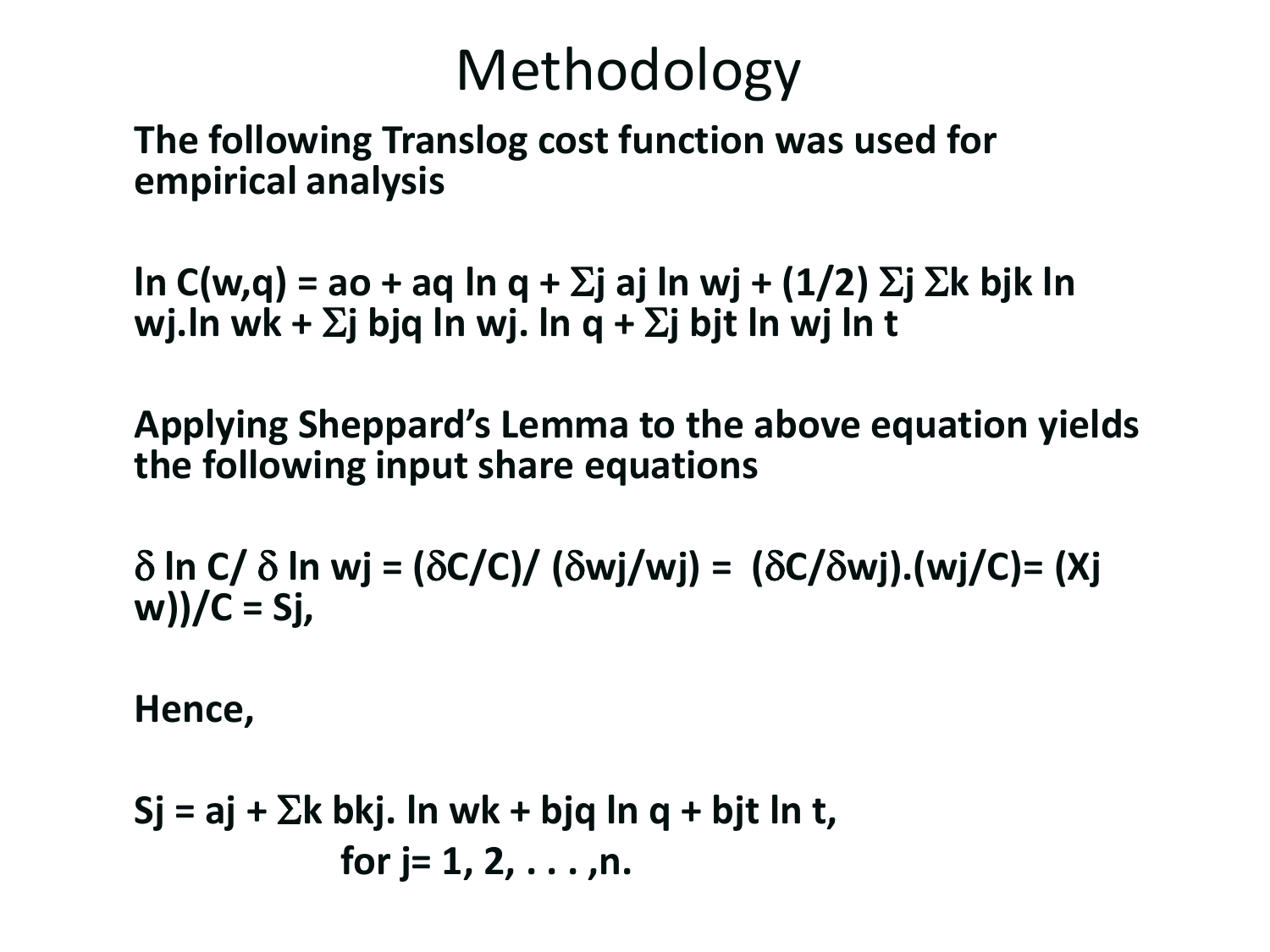#### **Estimated Own- and Cross-Price Elasticities of Input Demands**

|                         | Prices of |                         |                    |           |                           |                 |
|-------------------------|-----------|-------------------------|--------------------|-----------|---------------------------|-----------------|
| Quantity                | Labour    | <b>Direct</b><br>Energy | Indirect<br>Energy | Machinery | Land $\&$<br><b>Bldgs</b> | Misc.<br>Inputs |
| Labour                  | $-0.2706$ | $-0.1154$               | 0.0475             | 0.0309    | 0.0434                    | 0.1602          |
| <b>Direct</b><br>Energy | $-0.0688$ | $-0.3147$               | 0.2366             | 0.1245    | 0.0464                    | $-0.0242$       |
| Indirect<br>Energy      | 0.2727    | 0.2274                  | $-1.2243$          | 0.7081    | 0.3017                    | $-0.2856$       |
| Machinery               | 0.0779    | 0.0526                  | 0.3114             | $-0.8530$ | 0.1652                    | 0.2457          |
| Land &<br><b>Bldgs</b>  | 0.2195    | 0.0339                  | 0.2661             | 0.3313    | $-0.6913$                 | $-0.1651$       |
| Misc.<br>Inputs         | 0.7101    | $-0.0179$               | $-0.2208$          | 0.4321    | $-0.1447$                 | $-0.7587$       |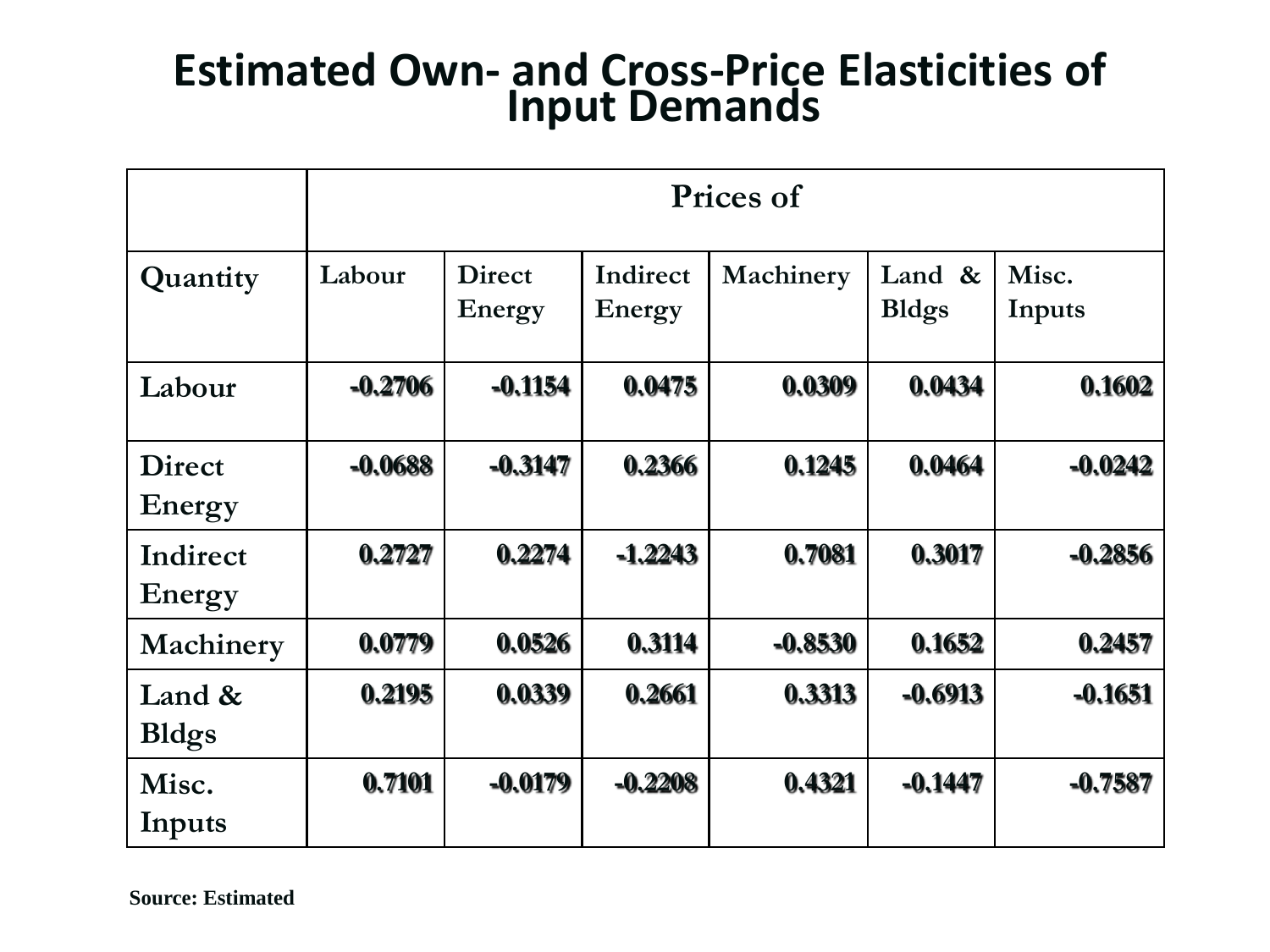#### Impact of the Removal of Farm Fuel Tax Exemption on

 $CO<sub>2</sub>$  Emissions (tonnes of C)

|                          | With Tax<br>Exemption<br>$(2002 \text{ data})$ | Without<br><b>Tax Exemption</b> |
|--------------------------|------------------------------------------------|---------------------------------|
| <b>Direct Energy</b>     |                                                |                                 |
| <b>Refined Petroleum</b> | 1,743,680                                      | 1,619,483                       |
| Electricity              | 431,695                                        | 431,695                         |
| <b>Natural Gas</b>       | 143,657                                        | 143,657                         |
| <b>Total Tonnes C</b>    | 2,319,032                                      | 2, 194, 835                     |
| $\%$ change              |                                                | $-5.36$                         |
| <b>Indirect Energy</b>   |                                                |                                 |
| Fertilizer               | 810,085                                        | 851,779                         |
| <b>Herbicides</b>        | 101,534                                        | 106,760                         |
| <b>Total Tonnes C</b>    | 911,619                                        | 958,538                         |
| $\%$ change              |                                                | 5.15                            |
| <b>GRAND TOTAL</b>       | 3,230,651                                      | 3, 153, 373                     |
| $\%$ change              |                                                | $-2.39$                         |

**Source: estimated**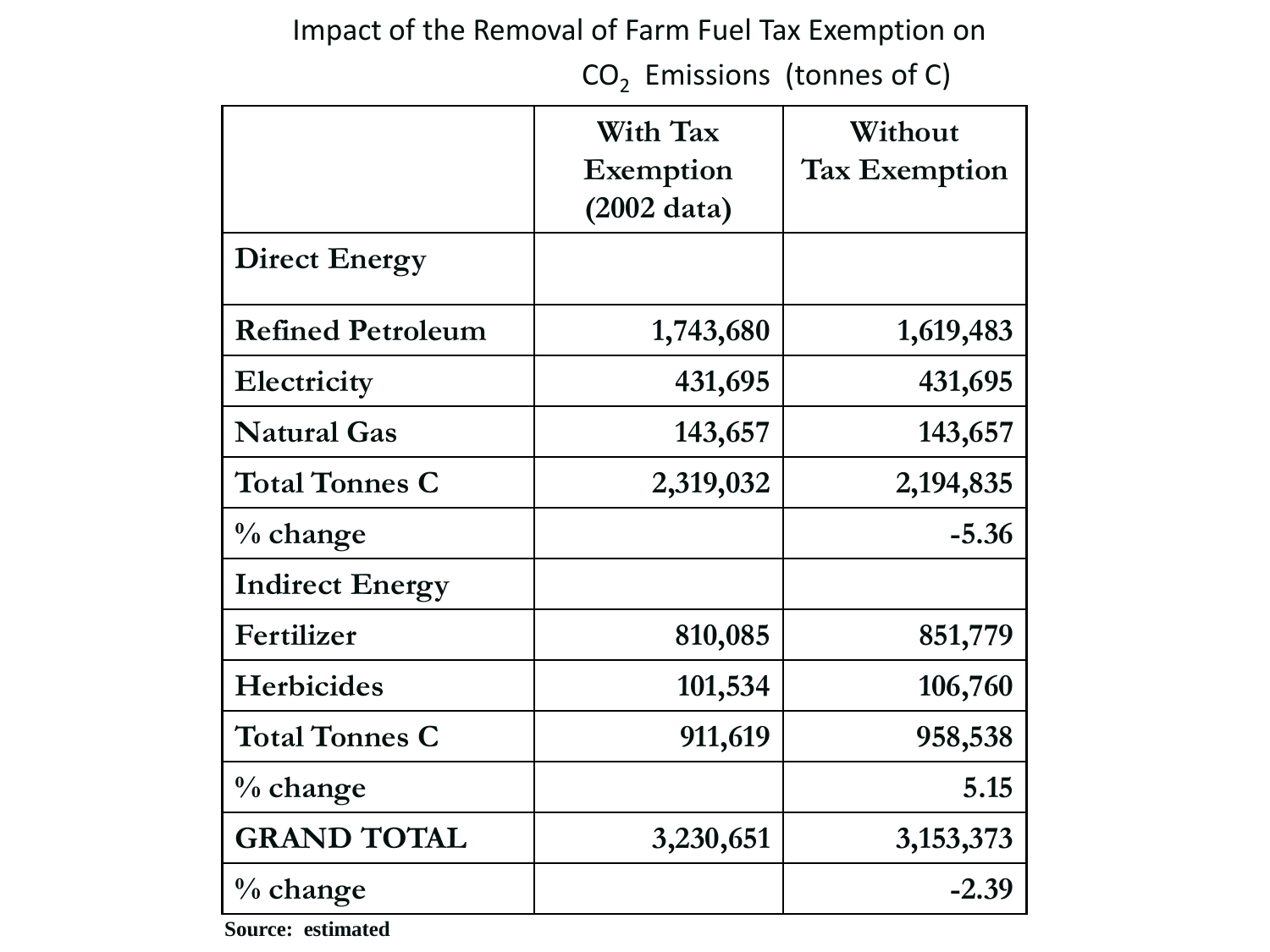#### Economic Effects of the Removal of Provincial Farm Fuel Tax Exemptions (`000 \$)

|                     | 2002                         | After the Removal of Tax Exemption |                                                         |                                             |                                                  |                  |
|---------------------|------------------------------|------------------------------------|---------------------------------------------------------|---------------------------------------------|--------------------------------------------------|------------------|
|                     | <b>Net</b><br>Cash<br>Income | <b>Net Cash</b><br>Income          | <b>Change</b><br>in<br><b>Net Cash</b><br><b>Income</b> | % Change<br>in Net<br><b>Cash</b><br>Income | <b>Change in</b><br><b>Tax</b><br><b>Revenue</b> | <b>Net Gains</b> |
| <b>Manitoba</b>     | 1,055,700                    | 1,039,293                          | $-16,407$                                               | $-1.55$                                     | $+49,531$                                        | $+33,123$        |
| <b>Saskatchewan</b> | 1,501,300                    | 1,473,314                          | $-27,986$                                               | $-1.86$                                     | $+108,210$                                       | $+80,224$        |
| <b>Alberta</b>      | 2,404,100                    | 2,367,675                          | $-36,425$                                               | $-1.52$                                     | $+111,369$                                       | $+74,944$        |
| <b>TOTAL</b>        | 4,961,100                    | 4,880,282                          | $-80,818$                                               | $-1.63$                                     | $+269,110$                                       | $+188,292$       |

**Source: Estimated**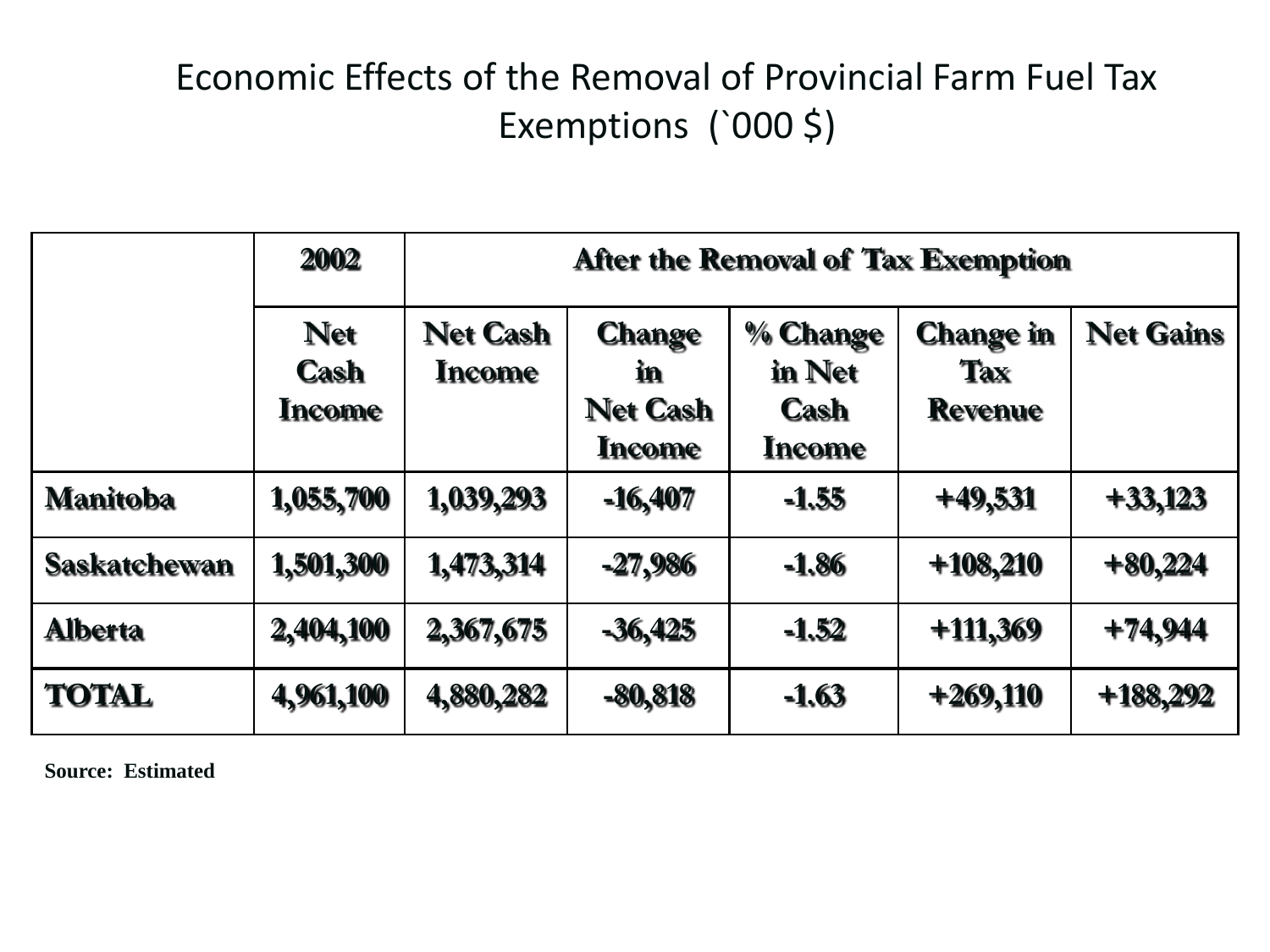## Summary and Conclusions

- **Sector wise reductions in CO<sub>2</sub> could possibly be a policy objective**
- **In the case of agriculture one aspect could be the removal of farm fuel tax rebate or an increase in direct energy prices**
- **the removal of provincial farm fuel tax rebate program would reduce CO<sup>2</sup> emissions by only 2.39 percent from 2002 levels**